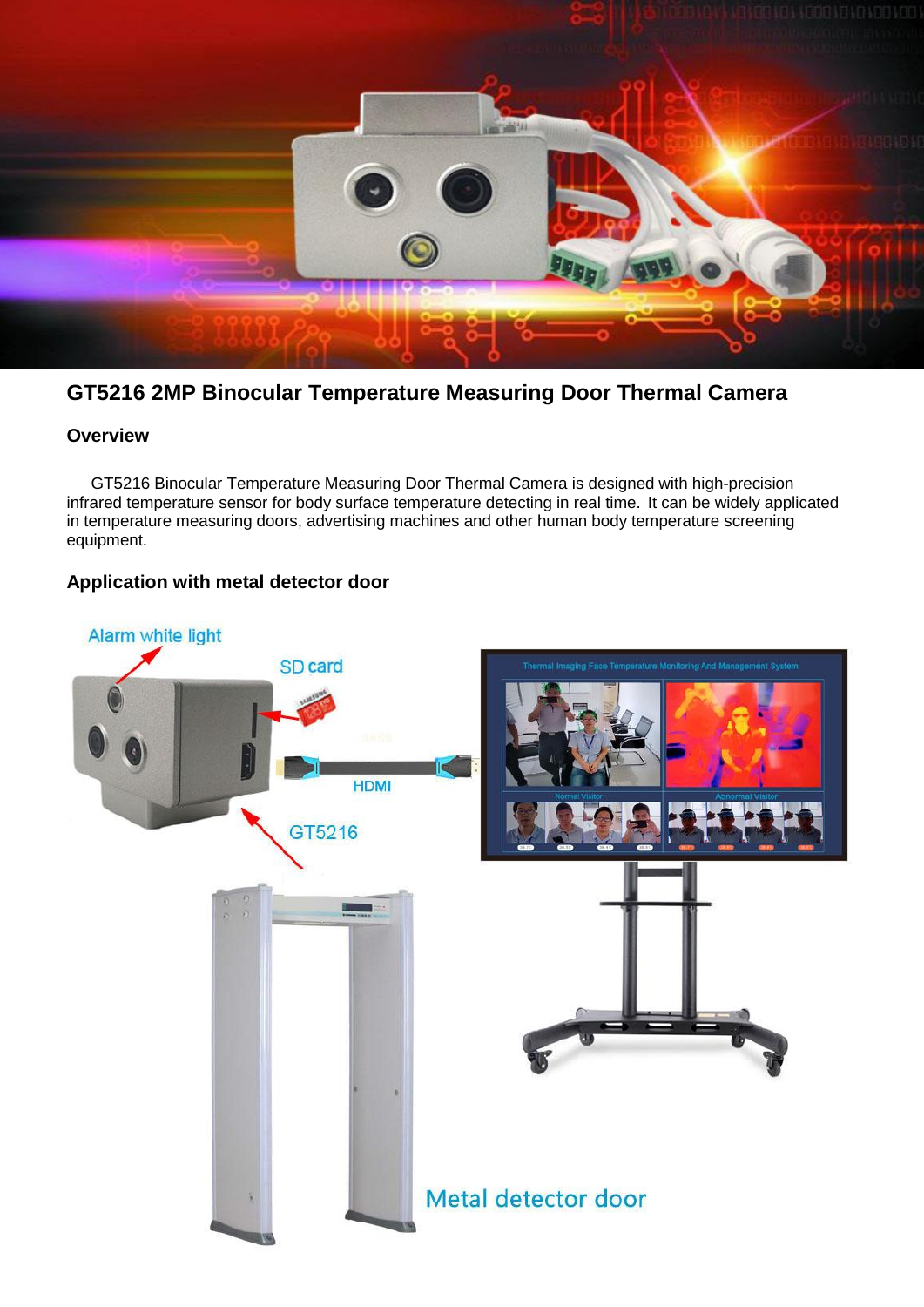## **Key Feature**

- High sensitivity sensor with 256 x 192 thermal resolution
- **Pixel Interval 12**  $\mu$ m, Thermal sensitivity (NETD) is less than 60 mk (@25° C, F#=1.0)
- Non-contact personnel temperature measurement,Precision: $\pm$ 0.3℃ (Target temperature 35℃~50℃)<br>● Body temperature measurement distance: 1m~5m
- Body temperature measurement distance: 1m~5m
- High quality imaging with 1920X1080 resolution
- Embedded deep learning algorithm,Can detect and measure temperature of 20 people at the same time
- Maximum output frame rate: Visible light:1920x1080@25fps/Thermal Imaging:256x192@25fps
- HDMI directly output preview video, real-time display of the number of passers-by and abnormal temperature
- Support SD card to store data records, and export data online
- Built-in speaker and white light, support for abnormal temperature sound and light alarm

## **Specification**

| <b>Thermal</b>         |                                                                                                                                                       |
|------------------------|-------------------------------------------------------------------------------------------------------------------------------------------------------|
| Moudel                 | GT5216                                                                                                                                                |
| Image Sensor           | Silicon oxide uncooled infrared focal plane detector                                                                                                  |
| Resolution             | 256x192, Pixel Interval 12um                                                                                                                          |
| Lens                   | Focal length: 6mm, Field of view: 35° (Horizontal)                                                                                                    |
| Accuracy               | ±0.3°C, Target temperature35°C~50°C                                                                                                                   |
| Distance               | $1m-5m$                                                                                                                                               |
| Black body calibration | Support                                                                                                                                               |
| <b>Optical</b>         |                                                                                                                                                       |
| Image Sensor           | 1/2.8" 2.0M Pixel CMOS                                                                                                                                |
| Resolution             | 1920×1080P                                                                                                                                            |
| Min. Illumination      | Color: 0.005Lux @ (F1.2, AGC ON), B/W: 0.001 Lux @ (F1.2, AGC ON)                                                                                     |
| <b>Field of View</b>   | $84^\circ \times 45^\circ$ (H $\times$ V)                                                                                                             |
| Focal Length           | 4 <sub>mm</sub>                                                                                                                                       |
| Day & Night            | Mode IR cut filter with auto switch                                                                                                                   |
| <b>WDR</b>             | ≥80Db                                                                                                                                                 |
| <b>AI</b>              |                                                                                                                                                       |
| Face capture           | Built-in deep learning AI algorithm, support simultaneous detection of 20-<br>30 faces, face detection, exposure, scoring, screening, snapshot upload |
| Temperature abnormal   | High temperature alarm (default threshold is $37.3^{\circ}$ )                                                                                         |
| <b>Network</b>         |                                                                                                                                                       |
| Protocol               | Support RTSP, RTP, TCP, UDP, UPNP, DHCP, PPPoE, ONVIF, GB/T<br>28181                                                                                  |